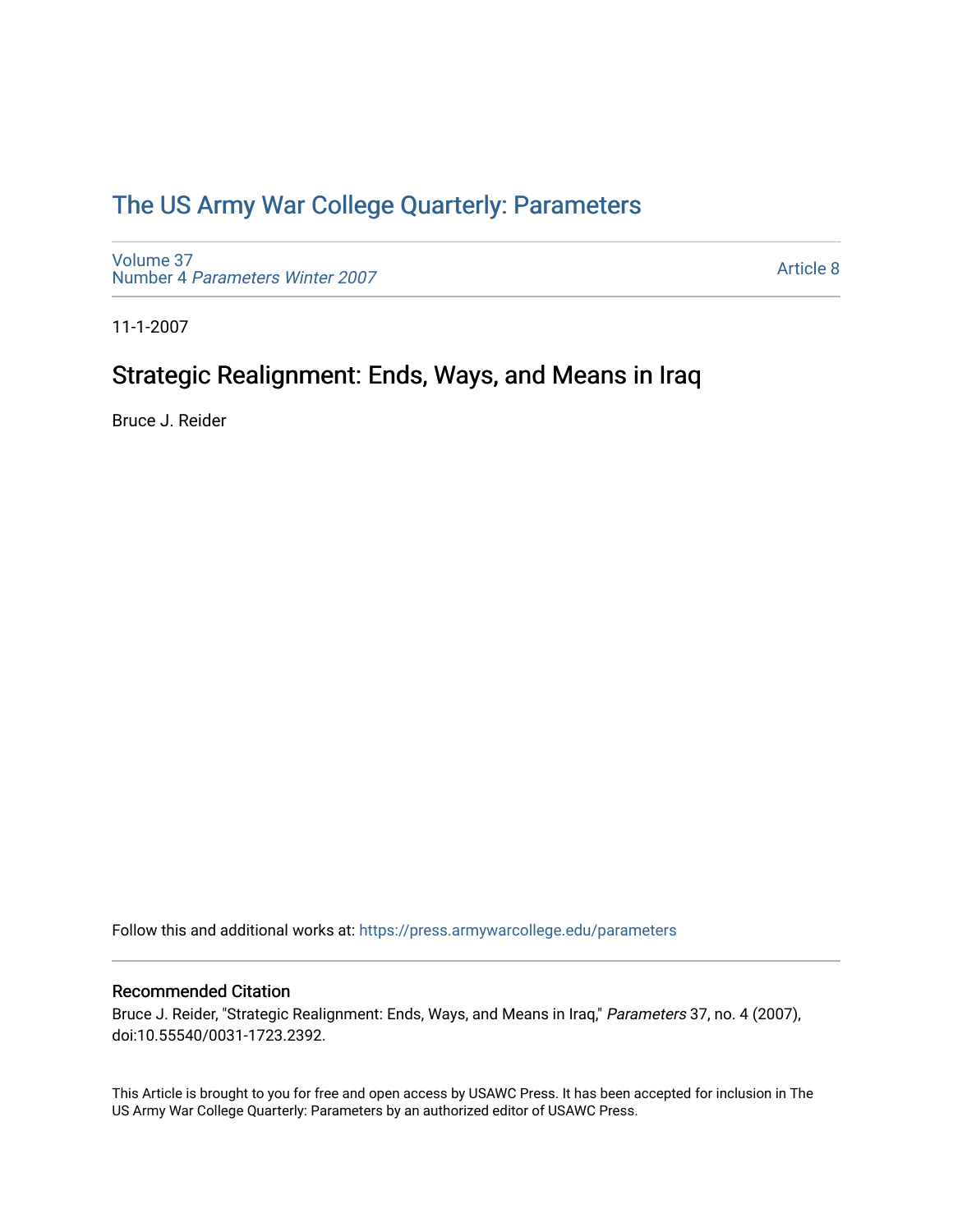# Strategic Realignment: Ends, Ways, and Means in Iraq

# BRUCE J. REIDER

*© 2007 Bruce J. Reider*

F our years into the war in Iraq, the debate rages over whether there are enough troops deployed to accomplish the mission. Congress and the White House troops deployed to accomplish the mission. Congress and the White House continuously argue over resources and the conduct of the war. Meanwhile, American and Iraqi casualties persist at an unacceptable rate. America's political and military leaders suggest progress is being made and we should stay the course; after all, it generally requires eight to ten years to defeat an insurgency. From a historical perspective, they are correct. But the situation in Iraq is not just an insurgency, and labeling it as such is a gross oversimplification of the challenges we face.

Iraq is a mega-complex challenge; a collage of complex issues that cannot be readily deconstructed into individual issues and problems, solved, and put back together. Every issue in Iraq has potential second- and third-order effects as well as unintended consequences. Some of the enduring factors that will not be easily resolved are the deep-rooted religious conflict, modernization, corruption, inequitable distribution of wealth, lack of economic development, discontent among young males, the prevalence of militias, and a divided government influenced by sectarian interests. Understanding these issues is essential to comprehending the overall nature of the war.

Complicating the situation is the presence of terrorists. Allegedly, in an interview with Jordanian journalist Fouad Hussein, the late terrorist Abu Musab al Zarqawi outlined al Qaeda in Iraq's steps toward world domination and establishment of a caliphate. Al Qaeda has a three-stage strategy in Iraq: to expel American forces, establish an Islamic authority or emirate in Iraq, and extend the jihad to the secular countries neighboring Iraq.<sup>1</sup>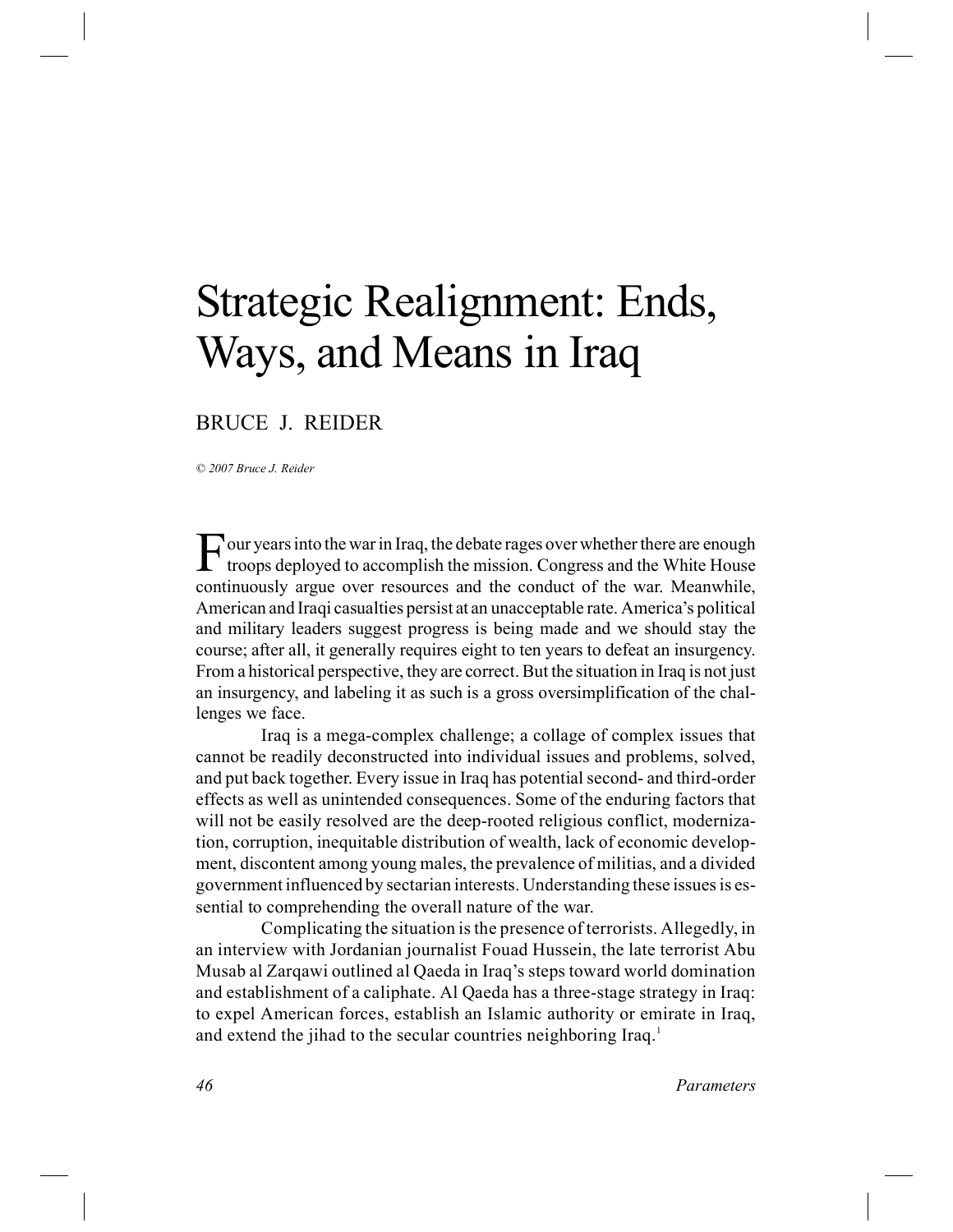The current situation in Iraq is the result of three fundamental strategic mistakes. First, the United States, particularly its military, initially was remiss in discerning the nature of the conflict and subsequently failed to reassess the situation as circumstances evolved. Second, the government, as a whole, failed to balance ends, ways, and means. Third, the government chose the wrong strategy. Instead of adopting a strategy appropriate for the complexities of a multifaceted conflict that includes elements of civil war, insurgency, and terrorism, decisionmakers instituted a strategy predominantly focused on counterinsurgency operations. Not only have decisionmakers failed to recognize the realities of the situation, they have failed to adapt and anticipate.

## *Policy by Other Means*

It is important to keep in mind that war is a political act. According to Clausewitz, "War is not merely an act of policy but a true political instrument, a continuation of political intercourse, carried on with other means."<sup>2</sup> The wisdom of the decision to invade Iraq and overthrow Saddam Hussein's regime is irrelevant.<sup>3</sup> The fact of the matter is the United States is fully engaged in Iraq and needs to remain committed to resolving the challenges it was a party to creating. Although unilateral withdrawal is an option, it would further destabilize the entire region or, worse, lead to the implosion of Iraq, plunging the entire Middle East into war. Retired General Barry R. McCaffrey assesses that such a conflict "would be a disaster for 25 years."<sup>4</sup> Iraq is essential to regional and global stability, and "victory in Iraq is a vital national interest."<sup>5</sup>

# *The Nature of the Conflict*

Accurate determination of the nature of a conflict is the critical first step in understanding the actions required for success. Clausewitz's insight reveals, "The nature of war is complex and changeable . . . its nature influences its purpose and its means."<sup>6</sup> The appropriate strategic solution to any conflict depends on correctly assessing its nature. Iraq is, however, a unique conflict. On the one-hand, it resembles a civil war; on the other, it looks like an insurgency.

Colonel Bruce J. Reider is Director, Center for Army Leadership, Fort Leavenworth, Kansas. Colonel Reider previously served as Chief, Policy Division, Multi-National Force – Iraq. He is a graduate of the School of Advanced Military Studies' Advanced Operational Art Studies Fellowship and the Advanced Military Studies Program. He also holds a Master of Science degree in International Relations from Troy State University and Master of Military Arts and Science degree from the US Army Command and General Staff College.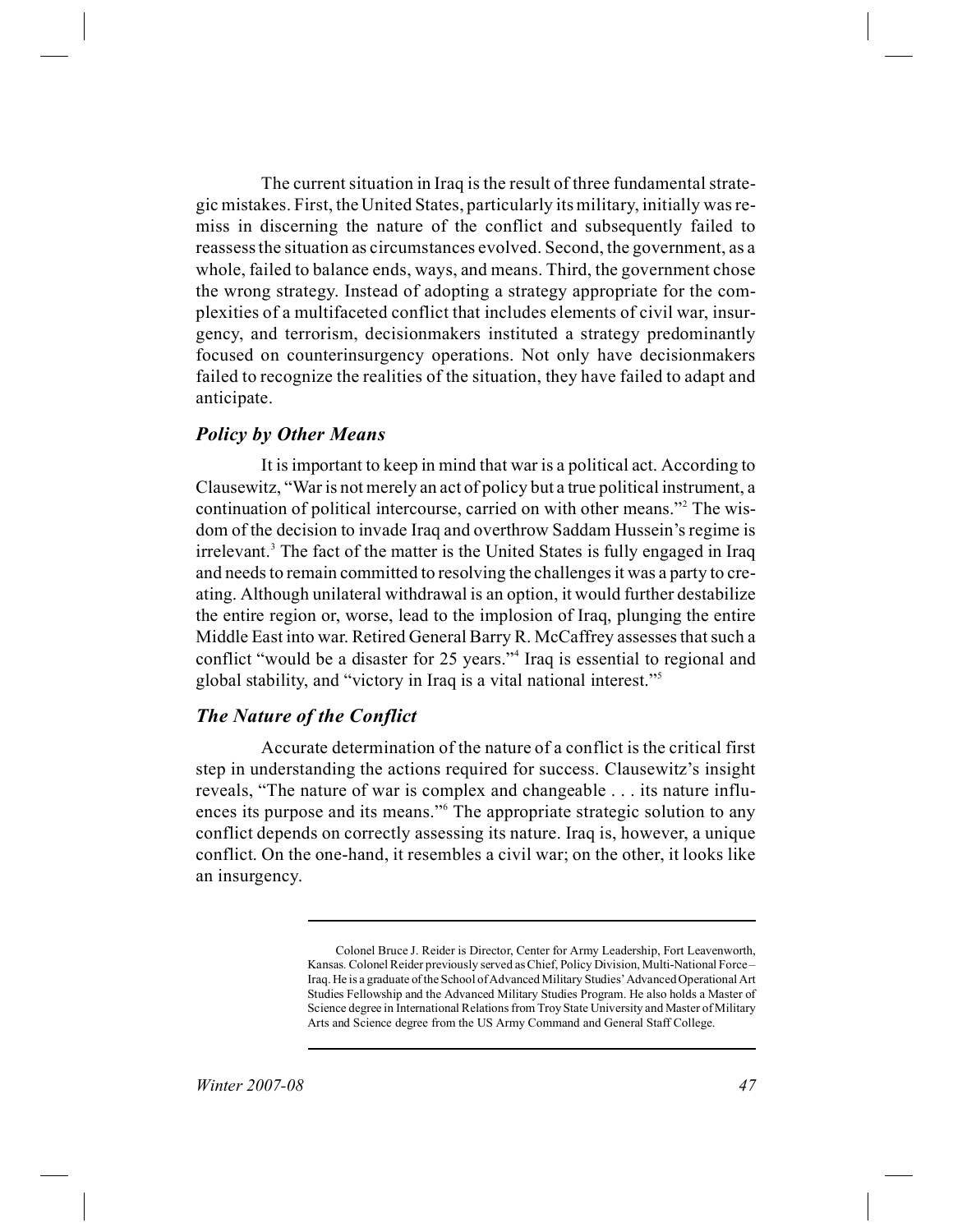In November 2005, the National Security Council published the *National Strategy for Victory in Iraq*, a comprehensive approach for defeating the then two-and-a-half-year-old insurgency. The *National Strategy for Victory in Iraq* articulated an integrated counterinsurgency strategy designed along three broad tracks—political, security, and economic—consisting of eight strategic objectives (pillars) and 46 subordinate objectives or lines of action. The military was primarily responsible for defining the nature of the war in Iraq as an insurgency and implementing the associated strategy focused on counterinsurgency operations (COIN).

Although the nature of the 1959-1975 conflict in Vietnam is different from that in Iraq, there are strategic similarities. In his classic book on the conflict in Vietnam, *On Strategy: A Critical Analysis of the Vietnam War*, the late Colonel Harry G. Summers, Jr., described how the United States failed to correctly determine the nature of the conflict and consequently pursued a flawed strategy. According to Colonel Summers, "Counterinsurgency became not so much the Army's doctrine as the Army's dogma . . . and stultified military strategic thinking for the next decade. . . . Counterinsurgency took on a life of its own. . . . The March 1962 issue of *Army* [magazine] . . . was devoted to (in its own words) 'spreading the gospel' of counterinsurgency."<sup>7</sup>

The US Army is once again enamored with counterinsurgency operations. The Army's current emphasis on COIN is not limited to operations in Iraq. Professional military education is increasingly focused on COIN. For senior captains and majors attending intermediate level education, approximately 36 percent (201 of 555 hours) of the core curriculum focuses on COIN and related subjects. The average student also takes 40 hours of COIN-related electives. Add another 165 hours of exercises, and these officers receive 406 hours of COIN-related instruction.<sup>8</sup>

#### *The Trinity: Ends, Ways, and Means*

Clausewitz described the relationship of ends, ways, and means in terms of a "paradoxical trinity" which has been interpreted as the government, military, and people. The government is responsible for defining the desired political environment at the conclusion of conflict (the ends), the military is primarily responsible for developing the strategy (the ways), and the people, as represented by Congress, provide the will and resources (the means). The challenge is to achieve harmony among the ends, ways, and means. If any element of the trinity is out of balance success is jeopardized. There are those who would contend that this "strategic disconnect" is reflected by the situation in Iraq. The pivotal question is, could the political objectives have been accomplished and ends achieved with the given means if

*48 Parameters*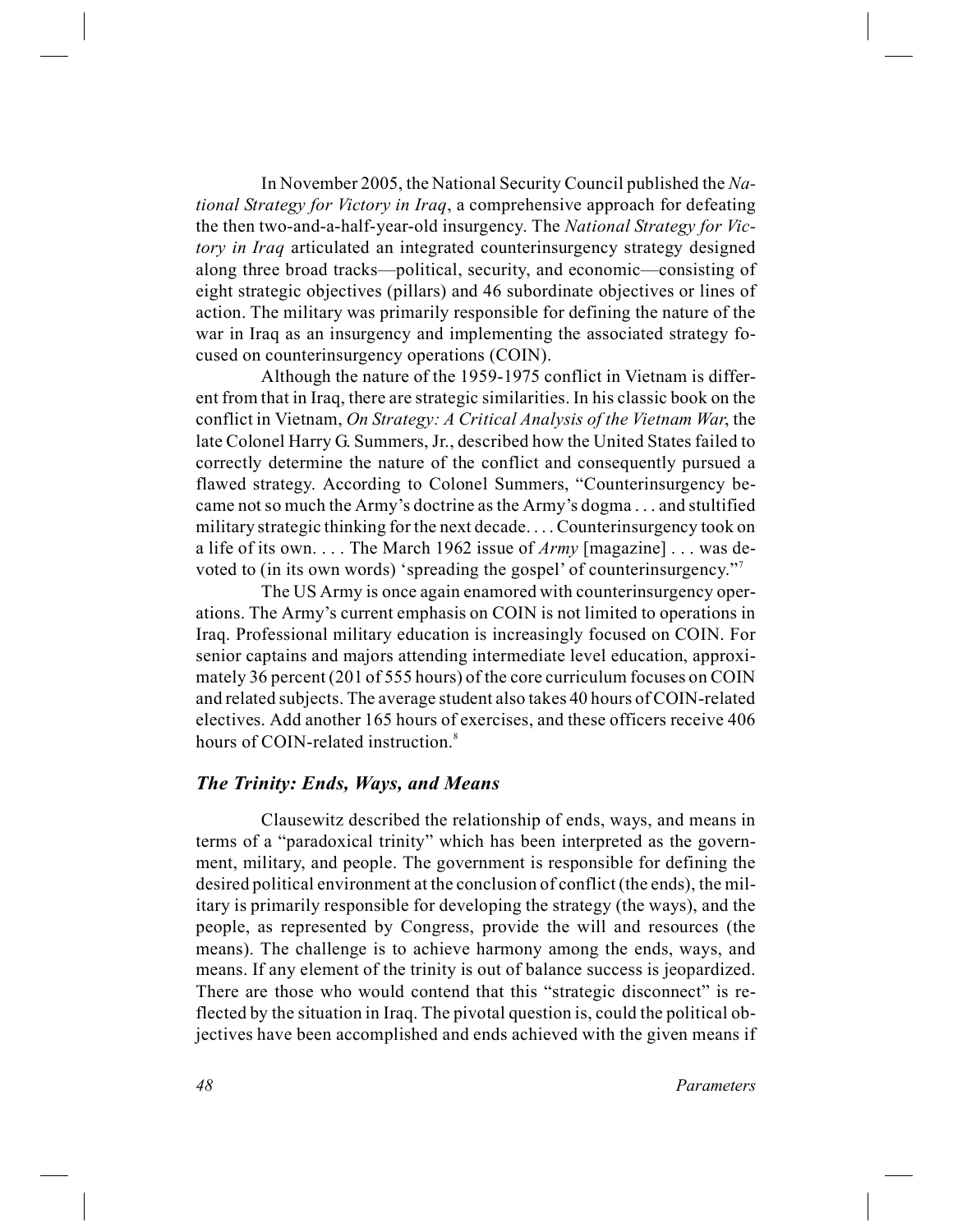the right ways (strategy) were used? In his précis *On War*, Clausewitz differentiates between absolute war and limited war. Limited war can be defined by limited objectives or limited means. "Military strategy exists to serve political ends."<sup>9</sup> In other words, the ways must be adjusted to support the ends and not the other way around. The means constrain and shape the ways.

Clausewitz cautions, "No one starts a war—or rather, no one in his senses ought to do so—without first being clear in his mind what he intends to achieve by that war and how he intends to conduct it. The former is its political purpose, the latter its operational objective. This is the governing principle which will set its course, prescribe the scale of means and effort required, and make its influence felt down to the smallest operational detail."<sup>10</sup>

#### *Ends*

According to the *National Strategy for Victory in Iraq*, the desired end-state is "Iraq with a constitutional representative government that respects civil rights and has security forces sufficient to maintain domestic order and keep Iraq from becoming a safe-haven for terrorists."<sup>11</sup> The US Government Accountability Office (GAO) analyzed the *National Strategy for Victory in Iraq* against what it described as six desirable characteristics (subdivided into 27 separate elements) of an effective strategy. The GAO report, *Rebuilding Iraq: More Comprehensive National Strategy Needed to Help Achieve U.S. Goals*, published in July 2006, said, "The desired end-state of the US strategy has remained unchanged since 2003, but the underlying assumptions have changed in response to changing security and economic conditions, calling into question the likelihood of achieving the desired end-state."<sup>12</sup> The end-state should be tempered and tailored against what can be achieved with the means America has the political will to expend.

#### *Means*

Thus far, the political debate has focused almost exclusively on means; specifically, does the United States have enough manpower in Iraq to accomplish the mission? Clausewitz advises, "The degree of force that must be used against the enemy depends on the scale of political demands on either side . . . . To discover how much of our resources must be mobilized for war, we must first examine our own political aim and that of the enemy."<sup>13</sup>There is a growing segment of the American public that is losing its patience, however, given the apparent lack of political progress. Even Congress, despite limited political grandstanding, has not shirked from providing the means to prosecute the conflict. Steadfastly, the *National Strategy for Victory in Iraq* and the American military have insisted that any troop reductions must be "conditions-based." That position makes sense; however, demonstrating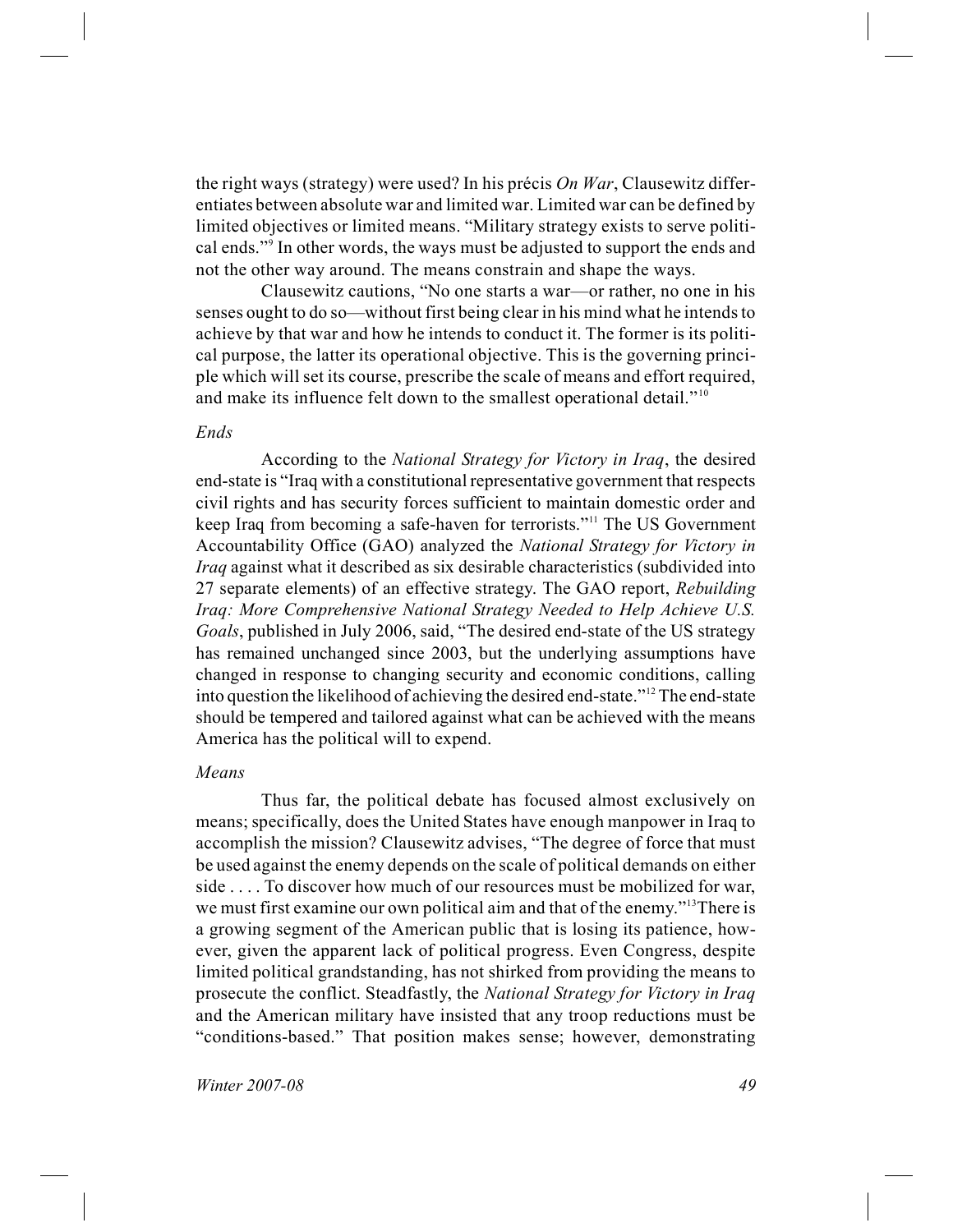progress toward an acceptable end-state is a reasonable expectation if we are to retain the political will of Congress and support of the American people.

What number of military forces is needed in Iraq? In his article "Burden of Victory: The Painful Arithmetic of Stability Operations," James T. Quinlivan offers some planning figures for calculating security requirements. According to Quinlivan, "Peaceful populations require force ratios of somewhere between one and four peace officers per thousand residents. The United States as a whole has about 2.3 sworn police officers per thousand residents. Larger cities tend to have higher ratios of police to population."<sup>14</sup> But these figures are for routine policing against crime and general population security in a relatively stable environment. "For cases drastic enough to warrant outside intervention, the required force ratio is normally much higher. Successful strategies for population security and control have required force ratios as large as 20 security personnel (military and police combined) per thousand residents."<sup>15</sup> Although the British used a force ratio of approximately 20 security personnel per 1,000 inhabitants during the Malaysian counterinsurgency, there simply are no definitive planning factors for COIN operations.

The population in Iraq was approximately 25.5 million in 2002. Based on a planning factor of 20 security personnel for every 1,000 inhabitants, Iraq requires 510,758 security personnel. The *National Strategy for Victory in Iraq* calls for a security environment of 326,000 Iraqi military and police. In comparison, the US Department of State projected in the period between September 2004 and January 2005 it would require 271,000 Iraqi troops and police to "neutralize insurgents and maintain domestic order." In contrast, the Coalition Provisional Authority Strategic Plan of 2003-2004 envisioned a permissive security environment of 162,000 Iraqi troops and police when the security objective was to "defeat terrorists/Ba'athists and provide a secure environment."<sup>16</sup>

In its "Iraq Weekly Status Report" dated 25 July 2007, the Department of State reported there were approximately 354,100 trained and equipped Iraqi Security Forces comprised of 194,200 Ministry of Interior forces (police, national police, and other ministry forces) and 158,900 Ministry of Defense forces (Army, Air Force, and Navy). These numbers do not include an estimated 144,000 Facilities Protection Service personnel.<sup>17</sup> According to a Congressional Research Service report dated 15 July 2007 there are approximately 156,250 US troops in Iraq.<sup>18</sup> The combined sum of Iraqi Security Forces and US military forces in Iraq exceeds 510,000, not taking into account other Coalition forces.<sup>19</sup>

The security situation in Iraq is unique in each region. Conditions differ and the challenges vary considerably between the city of Mosul and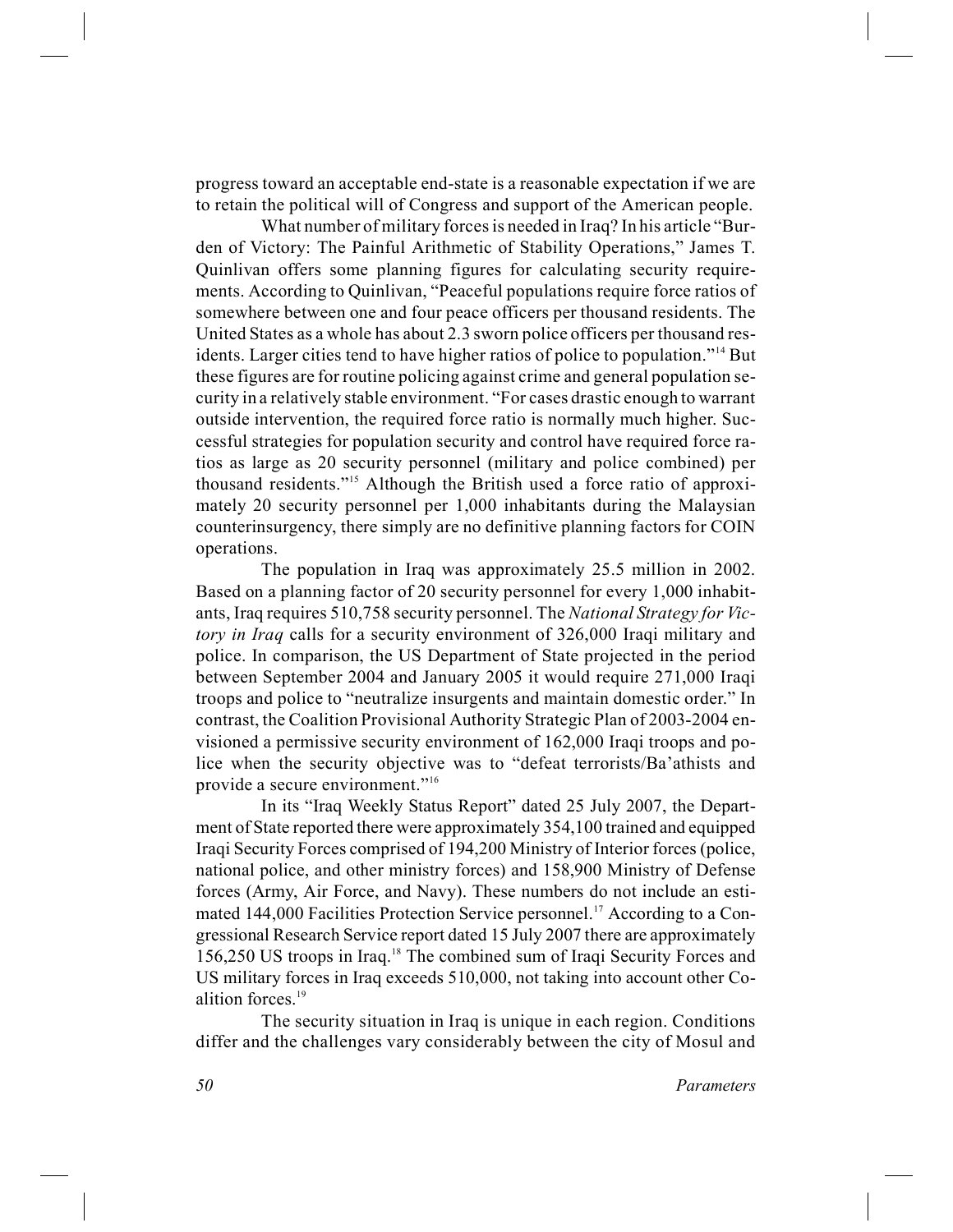Ninawa province in the northwest; the Shia area southeast of Baghdad extending to Basrah; the Kurdish region in the north; and the western Sunni province of Al Anbar. Most of the violence occurs in four provinces: Al Anbar, Baghdad, Ninawa, and Salah ad Din. The high level of violence in these provinces requires a security force ratio of at least 20:1,000 based on universally accepted norms. The level of violence in Basrah, Tamim, Babil, and Diyala provinces is moderate, and a security force ratio of 6:1,000 may be sufficient. The remaining ten provinces have relatively low-levels of violence. They include the provinces in the northern Kurdish region and sparsely populated areas of Iraq where a 3:1,000 security force ratio is reasonable. Force calculations based on the actual situation in each province provide a more realistic requirement of approximately 280,239 security forces throughout Iraq. The actual requirement is probably between 280,000 and 510,000 if the situation in Iraq is classified as an insurgency. The problem in Iraq is not a question of insufficient "means;" rather, it is a matter of incorrect "ways."

#### *Ways*

The term "Iraqi insurgency" has been used by various factions and the mainstream media to describe the conflict in post-invasion Iraq, to now include the ongoing violence against the new Iraqi government and Coalition forces. Is the insurgency targeting US and Coalition forces, the Iraqi government, or both? The definition of an insurgency may help provide the clarity required to answer this question. What is an insurgency? The term insurgency is commonly used to describe a movement's unlawfulness by virtue of not being authorized by or in accordance with existing laws. When used by a state or an authority under threat, "insurgency" implies an illegitimacy of cause by those conducting the actions against authority, whereas the insurgents see the authority itself as illegitimate. According to the Army's counterinsurgency doctrine, Field Manual 3-24, "An insurgency is an organized, protracted politico-military struggle designed to weaken the control and legitimacy of an established government, occupying power, or other political authority while increasing insurgent control."<sup>20</sup> FM 3-24 notes, "Joint doctrine defines an insurgency as an organized movement aimed at the overthrow of a constituted government through the use of subversion and armed conflict (JP 1-02)."<sup>21</sup> Insurgencies are aimed at undermining or overthrowing an established or constituted government. "Political power is the central issue in insurgencies and counterinsurgencies; each side aims to get the people to accept its governance or authority as legitimate."<sup>22</sup> In an insurgency, one side is the government and the other side is the opposition. An insurgency will wither and die without the support of the population and presence of griev-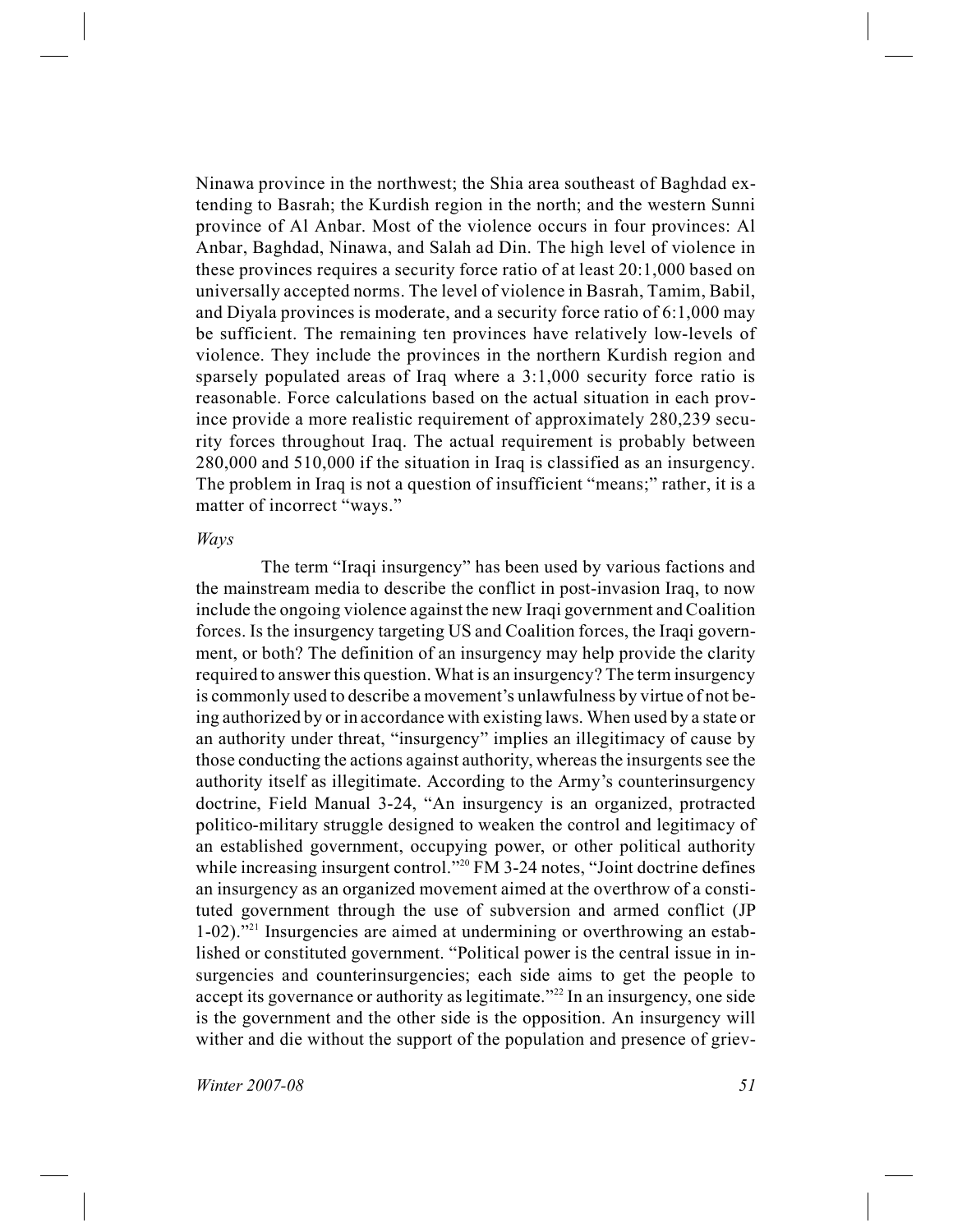*"The current government in Iraq has failed to garner universal acceptance nor is it recognized by the majority of the population."*

ances causing widespread discontent. Not surprisingly, most insurgencies occur in states characterized by weak, corrupt, or failing governments.

Insurgents focus on real or perceived grievances. The insurgent and the government fight for support of the population which both need for their ultimate survival. This is not the case in Iraq. The current government in Iraq has failed to garner universal acceptance nor is it recognized by the majority of the population. Although the government was elected, the Iraqi people do not universally view it as legitimate. The January 2005 election was technically democratic, but from a practical perspective it was really more an expression of factional (ethnic and sectarian) alignment.

Insurgencies are not exclusively internal conflicts; they can also take the form of resistance to foreign invaders. The insurgency in Iraq is focused on repelling Coalition forces. The approach of the United States and its partners has been primarily military in nature, oriented, almost exclusively, on counterinsurgency operations. Even the first pillar of the *National Strategy for Victory in Iraq*, "Defeat the terrorists and neutralize the insurgency," has a COIN focus.<sup>23</sup>

"The demographics of contemporary Iraq reflect the fractured nature of the state. Arabs make up 75-80 percent of the country's 26 million people; Kurds 15-20 percent. Religion further divides the population. While 97 percent of Iraqis practice Islam, the majority (60-65 percent) belong to the Shiite tradition."<sup>24</sup> Ever since the Coalition toppled Saddam Hussein's government, all three major factions—Sunni, Shia, and Kurds—have been locked in a struggle for power.

The tribal nature of Iraqi society further complicates the situation. Religion plays a fundamental role in how Iraqi culture functions. Imams (religious figures) and tribal leaders influence the behavior of the population in ways that outsiders do not fully understand. These factors combined with centuries of historical friction greatly affect the tension between Sunni, Shia, and Kurds.

What is the agenda (goals) of each faction? The Shia majority wants to consolidate its political and economic gains and dominate the gov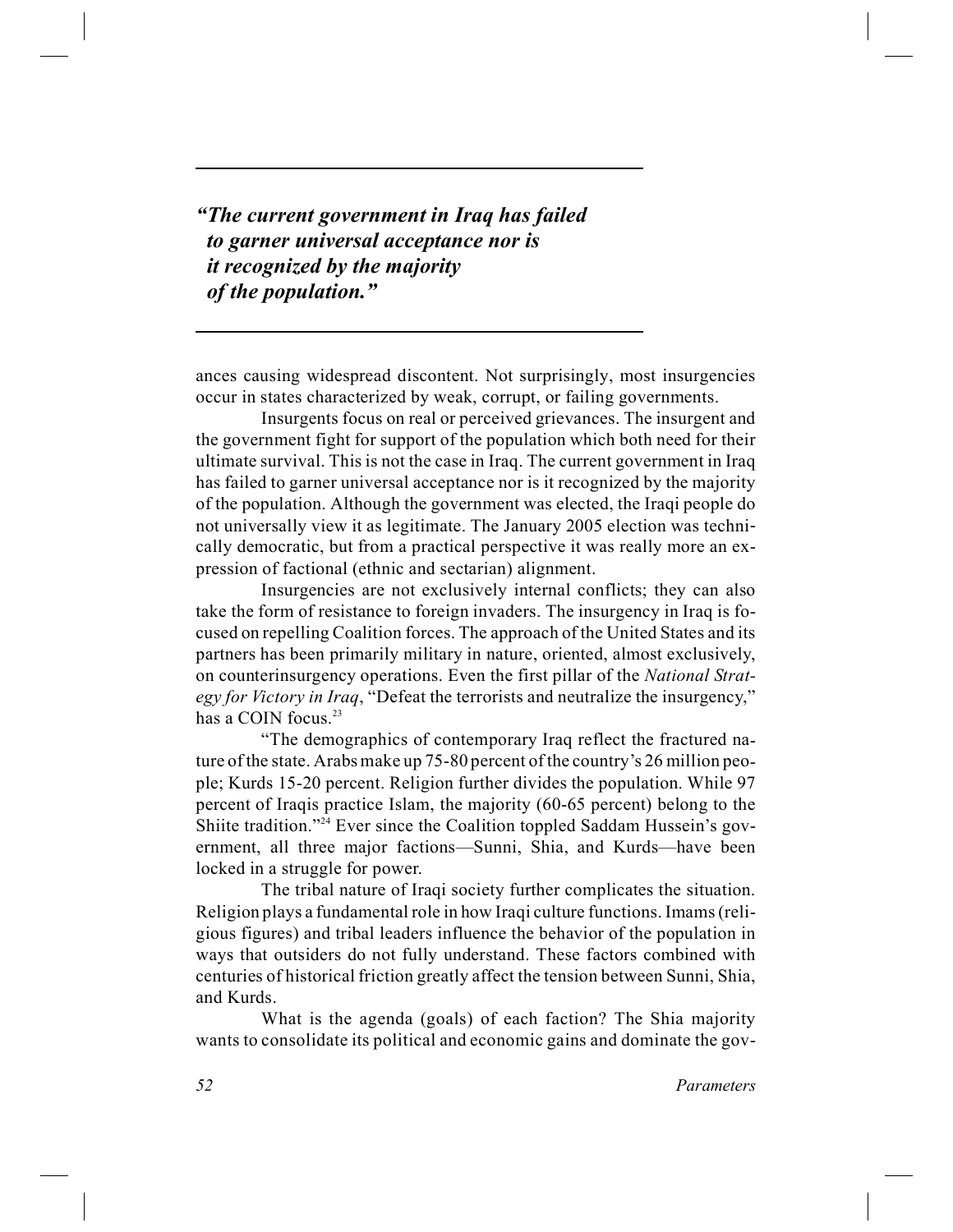ernment. The Sunni minority is fighting to regain lost power. Sunnis believe it is their destiny to govern Iraq. They reject any form of a federalist government for Iraq, yet they do not see partitioning of the country as either feasible or acceptable. Sunnis are not only locked in civil war with the Shia but are also conducting an insurgency against the United States and Coalition forces who they blame for their loss of power. Sunnis remain unsure whether to seek their aims through participation in the political process or through violence. With a population of approximately six million, it would appear that Sunnis could maintain an insurgency indefinitely. For the Kurds, the current situation in Iraq represents an opportunity for creation of an independent Kurdish state or, at a minimum, greater autonomy. Although Kurds predominately follow Sunni religious practices, they are, first and foremost, Kurds. Kurdish ambitions and the consequences of Kurdish nationalism are not limited to the geographic boundaries of Iraq. The potential impact of the Kurdish problem, with regard to Iran and more significantly Turkey, cannot be ignored.

But Iraq is not simply an insurgency. Unfortunately, many in positions of authority have developed a fixation with the term insurgency. The Sunni insurgency is only part of the problem in Iraq. The larger and more strategically critical challenge is the sectarian-based civil war. The Iraq Study Group concluded, "Sectarian conflict is the principal challenge to authority" in Iraq.<sup>25</sup> "Many Iraqis are embracing sectarian identities" and "sectarian violence causes the largest number of Iraqi civilian casualties."<sup>26</sup> Furthermore, "The composition of the Iraqi government is basically sectarian, and key players within the government too often act in their sectarian interest."<sup>27</sup> "The polity is marked by growing ethno-sectarianism in which Iraqis identify strictly with their own preferred, self-defined community and interpret events exclusively through an ethno-sectarian lens. The rushed constitutional process encouraged such polarization as Iraqis sought to maximize their political gains on the basis of group identity. The political process thereby has become a dangerous sociological process of affirmation of one's ethnic/sectarian identity."<sup>28</sup>

In his March 2007 after-action report, General McCaffrey stated, "Iraq is ripped by a low-grade civil war."<sup>29</sup> The presence of Coalition forces appears to be the only deterrent preventing the country from erupting in full-scale civil war.

What is a civil war and how does it differ from an insurgency? A civil war is a war between factions in the same country. A civil war is a struggle for power through conflict and violence. It has an internal focus. "The most scholarly definition (of civil war) has two main criteria. The first says that the warring groups must be from the same country and fighting for control of the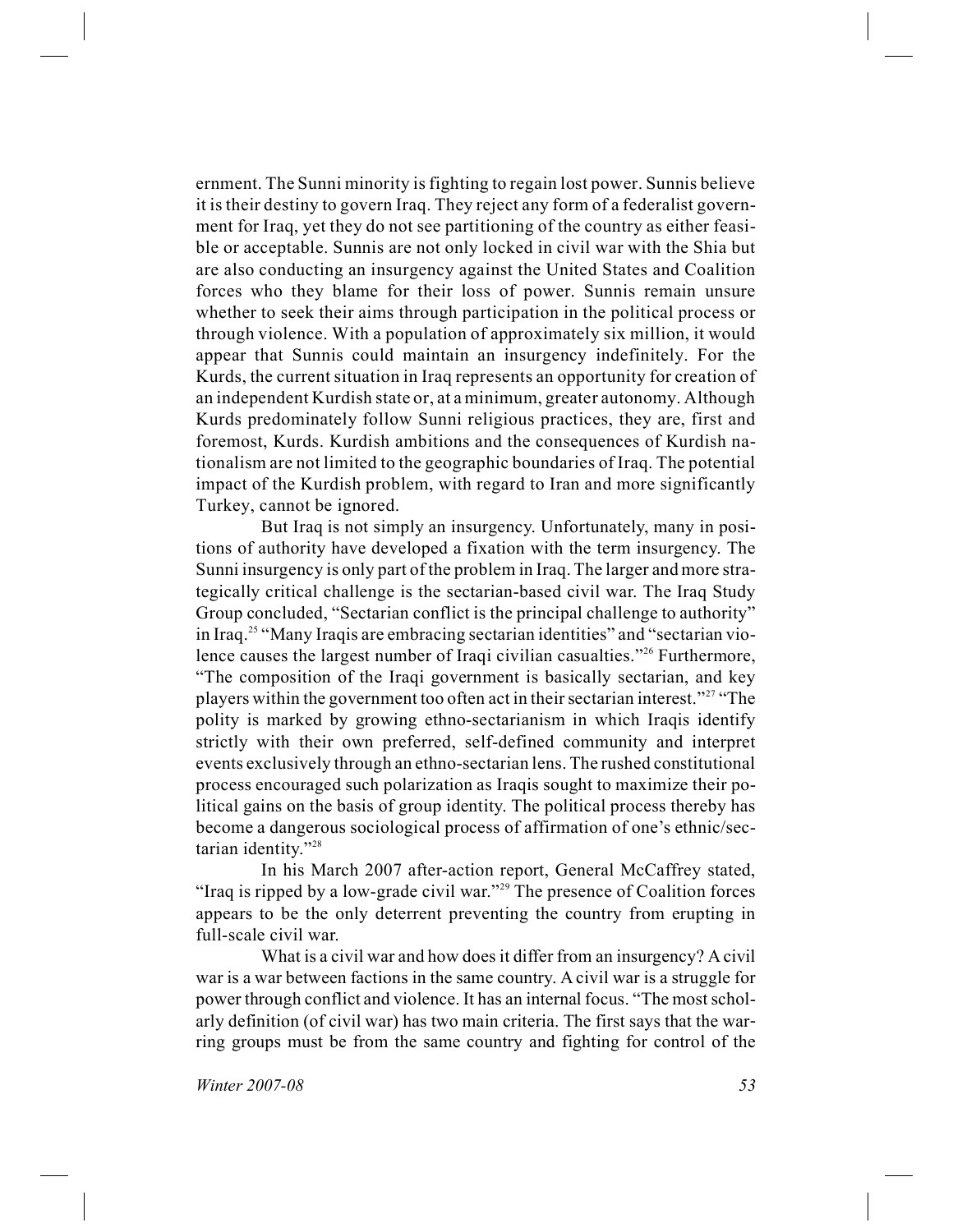political center, control over a separatist state, or to force a major change in policy. The second says that at least 1,000 people must have been killed, with at least 100 from each side."<sup>30</sup> The situation in Iraq certainly meets those two criteria. Whereas an insurgency focuses on overthrowing an established, constituted government or authority, civil war is a violent struggle between factions to determine who governs. "Whether we portray the problem as insurgency or low-level civil war, the antidote remains much the same: a strong, representative government that has a monopoly on the use of force."<sup>31</sup> Labeling the situation in Iraq an insurgency or a civil war is not merely a matter of semantics. "Experts say if Iraq qualifies as a civil war, then the standard counterinsurgency playbook . . . is rendered ineffective."<sup>32</sup> Insurgency and civil war both require different strategic approaches for resolution. The complex nature of the conflict in Iraq necessitates a shift from a COIN-centric military strategy to an approach that addresses escalating sectarian violence and civil war as the main threats with the Sunni-based insurgency and counterterrorism operations against al Qaeda as supporting efforts. The solution in Iraq requires a political strategy that addresses not only the insurgency but also the sectarian-based civil war.

The *Iraq Study Group Report* listed four possible courses of action in Iraq: precipitous withdrawal, staying the course, more forces, and devolution to three regions.<sup>33</sup> Alternatively, the United States and its allies could adopt one of three different strategies in an effort to end the civil war. The first strategy of withdrawal would be a political and moral mistake. This will likely result in widespread bloodshed among the civilian population. The United States has a moral responsibility to stay and support the Iraqi people. Politically, withdrawal from Iraq would cost America credibility in the region. From a security perspective, withdrawal would create an unacceptable void leading to greater instability. The second strategy is ceasefire and separation that may initially require an even greater influx of forces. This strategy would involve a multinational approach preferably under United Nations auspices (Chapter 6 or Chapter 7 of the UN Charter). This solution could provide for a secure and stable environment conducive for the negotiation of long-term, permanent solutions to issues such as federalism, oil revenue sharing, the status of Kirkuk, and the establishment of a transparent and inclusive government. The third strategy is to choose a side. The immense moral and political effects of this strategy render it infeasible, unacceptable, and unsuitable. Therefore, ceasefire and separation would appear to be the best strategy for achieving desired political ends.

Logic dictates that a political problem requires a political solution. War is, after all, politics by other means. The situation in Iraq depends on political discourse between all parties; the United States, its Coalition partners,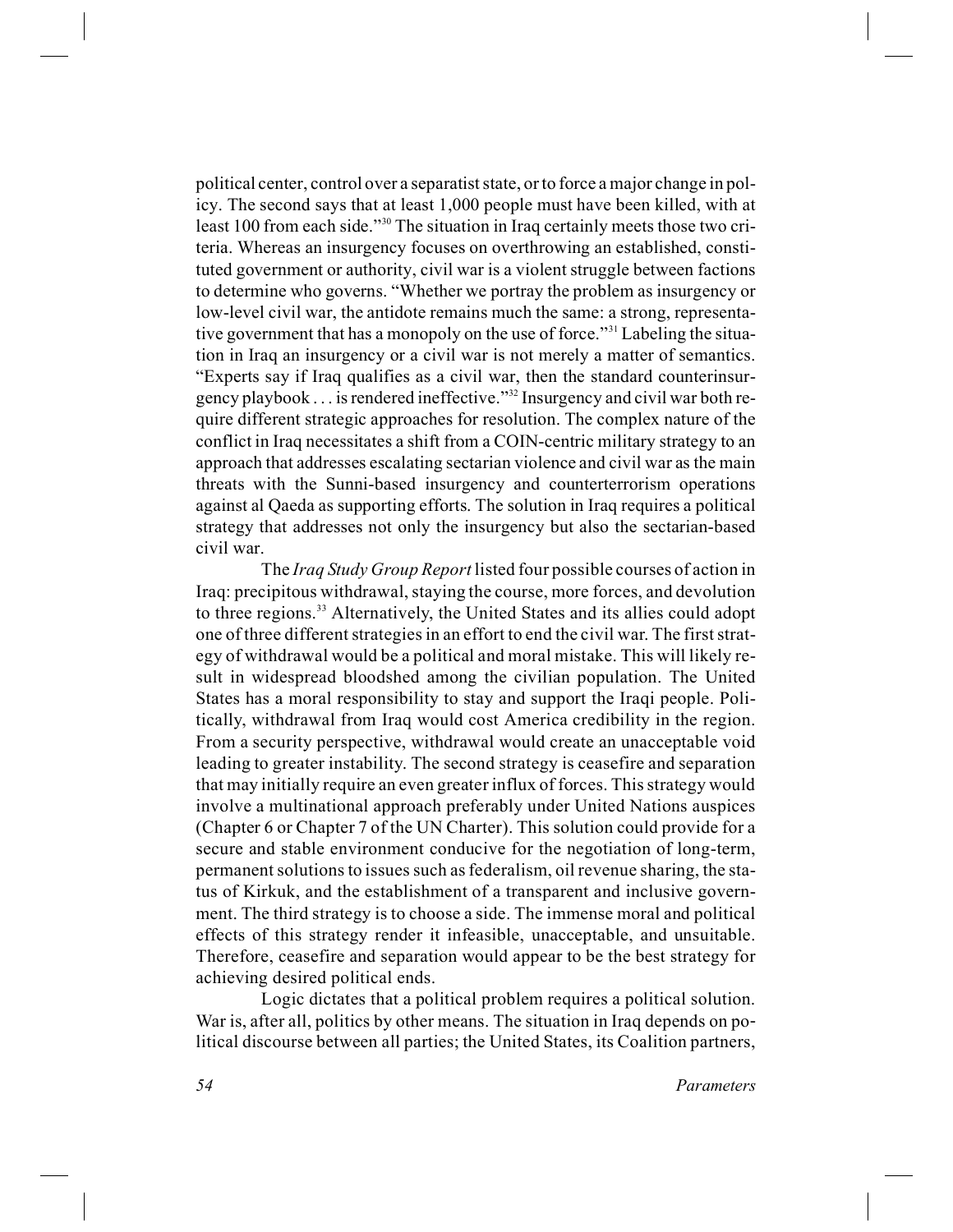the Iraqi government, and the various opposition factions. The solution cannot rely exclusively on military action. Interestingly, the Iraq Study Group agreed with the goal of US policy in Iraq but concluded, "Current US policy is not working."<sup>34</sup>

The US government needs to address a number of strategic omissions if progress is to be made toward resolving the conflict. First, America and its military need to understand the nature of the war, i.e., a conflict dominated by sectarian violence, entailing a low-level civil war, a Sunni insurgency against Coalition forces, and the limited actions of al Qaeda terrorists bent on spreading global jihad. Second, we need to balance ends, ways, and means. Changes in the desired political end-state may become necessary. In a monograph published by the US Army War College Strategic Studies Institute, W. Andrew Terrill suggests, "If a civil war can be avoided for the time being by deemphasizing rapid democratic development, then this sacrifice will need to be made."<sup>35</sup> In terms of means, there currently are sufficient forces in Iraq; at least through the end of March 2008. Ways equates to how the means are used—the strategy. This is the third change that is necessary. The strategy needs to fit the nature of the war. A change of strategy is required to address the spectrum of threats, not just the aspects related to the insurgency. In fact, efforts need to focus on the most dangerous threat, a sectarianbased civil war.

One of the first steps in changing strategy will be to negotiate a ceasefire between the various factions and agree upon the terms of compliance. The diplomatic emphasis needs to shift from its focus on building capacity in the government to brokering a ceasefire and ending the violence, while empowering Shia, Sunni, and Kurd factions to negotiate their own political solution. Sunni inclusion will be the litmus test for a successful political solution. The economic instrument of national power can be a powerful incentive and should be used accordingly. Initiatives such as micro-loans, debt forgiveness, direct loans, and other economic programs can provide the proverbial carrot to entice the various factions to negotiate a ceasefire and maintain compliance.

The security focus needs to be on Baghdad. Baghdad has a diverse population of approximately six million and has historically been the center of gravity culturally, politically, and economically. Military forces should be used to establish and control a zone of separation (ZOS) between factions in and around the city. Boundaries of the ZOS must be clearly delineated and marked. Any ceasefire agreement needs to include provisions for establishing a commission consisting of representatives of the various factions, along with Coalition forces, in an effort to resolve conflicts and mediate disputes. Implementation forces responsible for verification and enforcement of the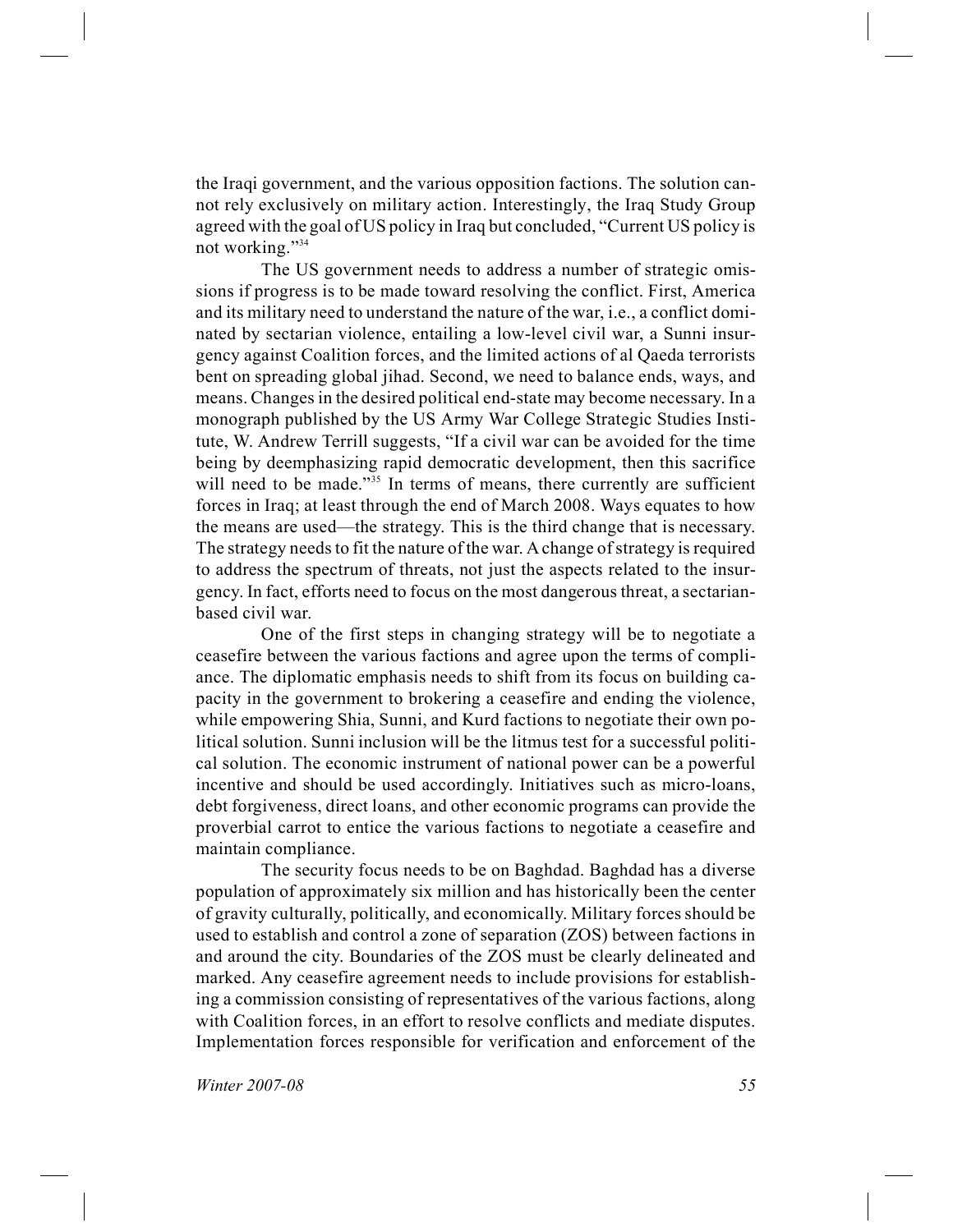*"The United States needs to develop a strategy focused primarily on minimizing civil unrest and resolving the sectarian-based civil war."*

terms of the ceasefire would be designated and positioned on key and decisive terrain ensuring freedom of movement, maintaining visibility, and helping to build a feeling of security for the population in an effort to create an environment capable of supporting a separation of forces and a return to peace. Patrols should be used to confirm or deny factional compliance. Show of force may be used if necessary. Collectively, these measures provide the best approach for establishing and maintaining peace and stability while political processes work toward permanent solutions.

## *Conclusion*

The will of the American people and Congress is waning. The United States cannot afford to withdraw from Iraq, but changes are necessary. First, we need to acknowledge the true nature of the war. The situation has grown from what might initially have been an insurgency to a multifaceted conflict that includes all the elements of civil war, insurgency, and terrorism. Second, there is a requirement to reexamine the ends, ways, and means to ensure that a political end-state is achievable with the means the United States is willing to expend, and the ways we, as a nation, support. Success will be exceedingly difficult to achieve unless ends, ways, and means are balanced. This may require redefining the ends from the ideal to a more realistic goal. In terms of means, the United States currently has sufficient forces in Iraq. Ways—the strategy—is the other variable and the third change that is necessary. The United States needs to develop a strategy focused primarily on minimizing civil unrest and resolving the sectarian-based civil war. The first order of business against which all instruments of national power should be oriented is obtaining and enforcing a ceasefire agreement between the warring factions, accompanied by the political discourse leading to permanent solutions for the daily problems facing Iraqis. Although this may seem like an overly simplistic approach it presents the only potential for achieving the end-state that would permit US and Coalition forces to withdraw in meaningful numbers.